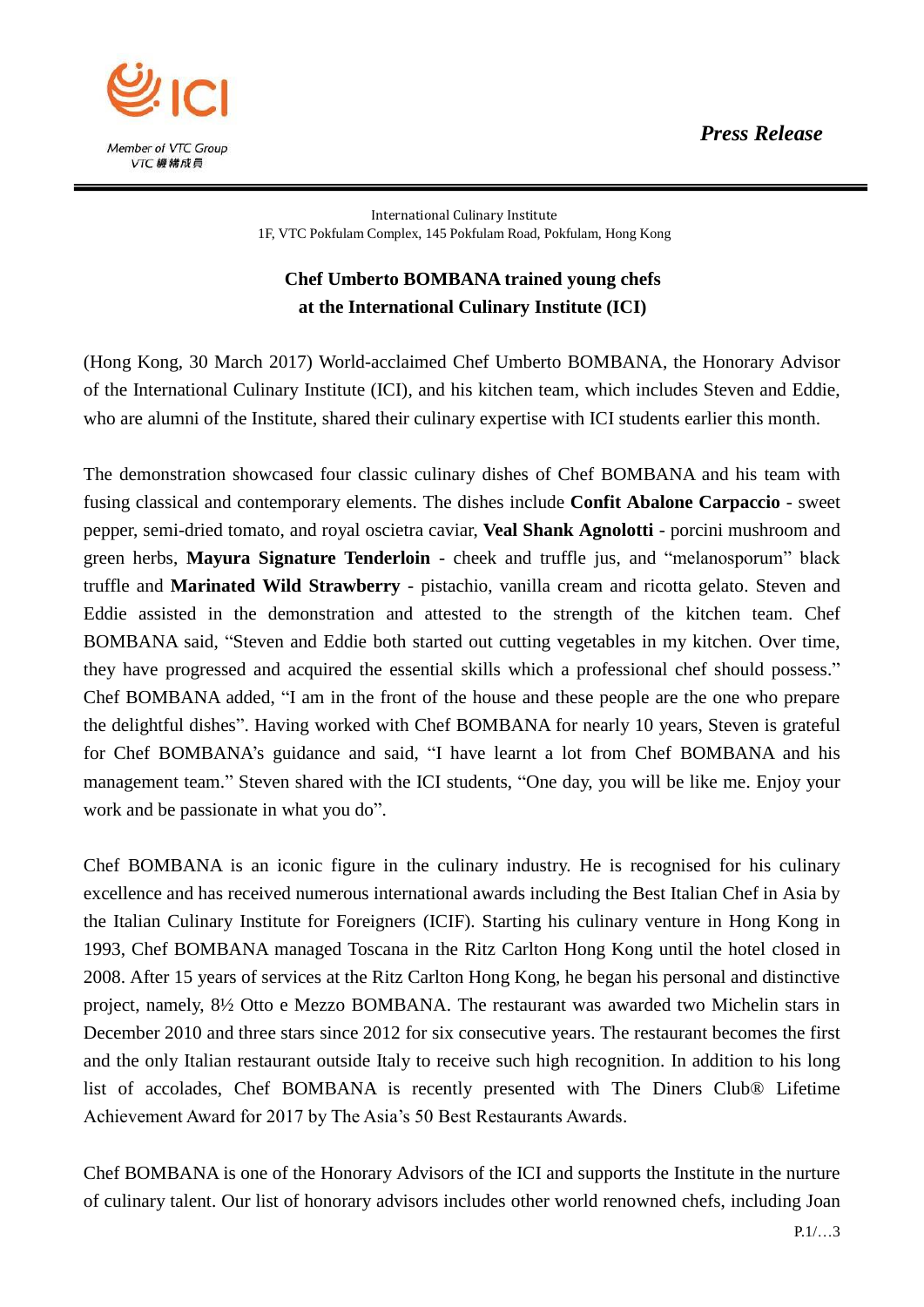Roca of El Celler de Can Roca, Virgilio Martínez of the Central Restaurante & Lanshu Chen of Le Moût.

## *International Culinary Institute*

The International Culinary Institute (ICI) is a member of the VTC group. It aims at developing and training quality talents in culinary art to elevate and sustain Hong Kong's status as Asia's wine-and-dine capital. The ICI offers a wide range of high-quality and professional culinary programmes covering European, Mediterranean, American, Asian and Middle Eastern cuisines. With its state-of-the-art facilities, the ICI helps to groom aspiring culinarians to be well versed in international culinary art and skills, supporting their career development in the industry. Website: www.ici.edu.hk

 $-$  End  $-$ 

For media enquiry, please contact:

| Cindy Kuan                      |                          | <b>Grace Cheung</b>             |                           |
|---------------------------------|--------------------------|---------------------------------|---------------------------|
| <b>Public Relations Manager</b> |                          | <b>Public Relations Officer</b> |                           |
| Tel                             | $:(852)$ 2538 2229       | Tel                             | $:(852)$ 2538 2792        |
| Fax                             | $(852)$ 2550 0476        | Fax                             | $(852)$ 2550 0476         |
| Email                           | $:$ cindykuan@vtc.edu.hk | Email                           | : grace.cheung@vtc.edu.hk |

Captions:

| (Image 1) Chef BOMBANA, one of the<br>Honorary Advisors of the ICI who supports the<br>Institute in the nurture of culinary talent shared<br>his culinary philosophy with the ICI students. |
|---------------------------------------------------------------------------------------------------------------------------------------------------------------------------------------------|
| (Image 2) Chefs Steven and Eddie who<br>graduated from ICI 10 years ago, encouraged<br>the students at ICI to pursue their culinary<br>dreams.                                              |